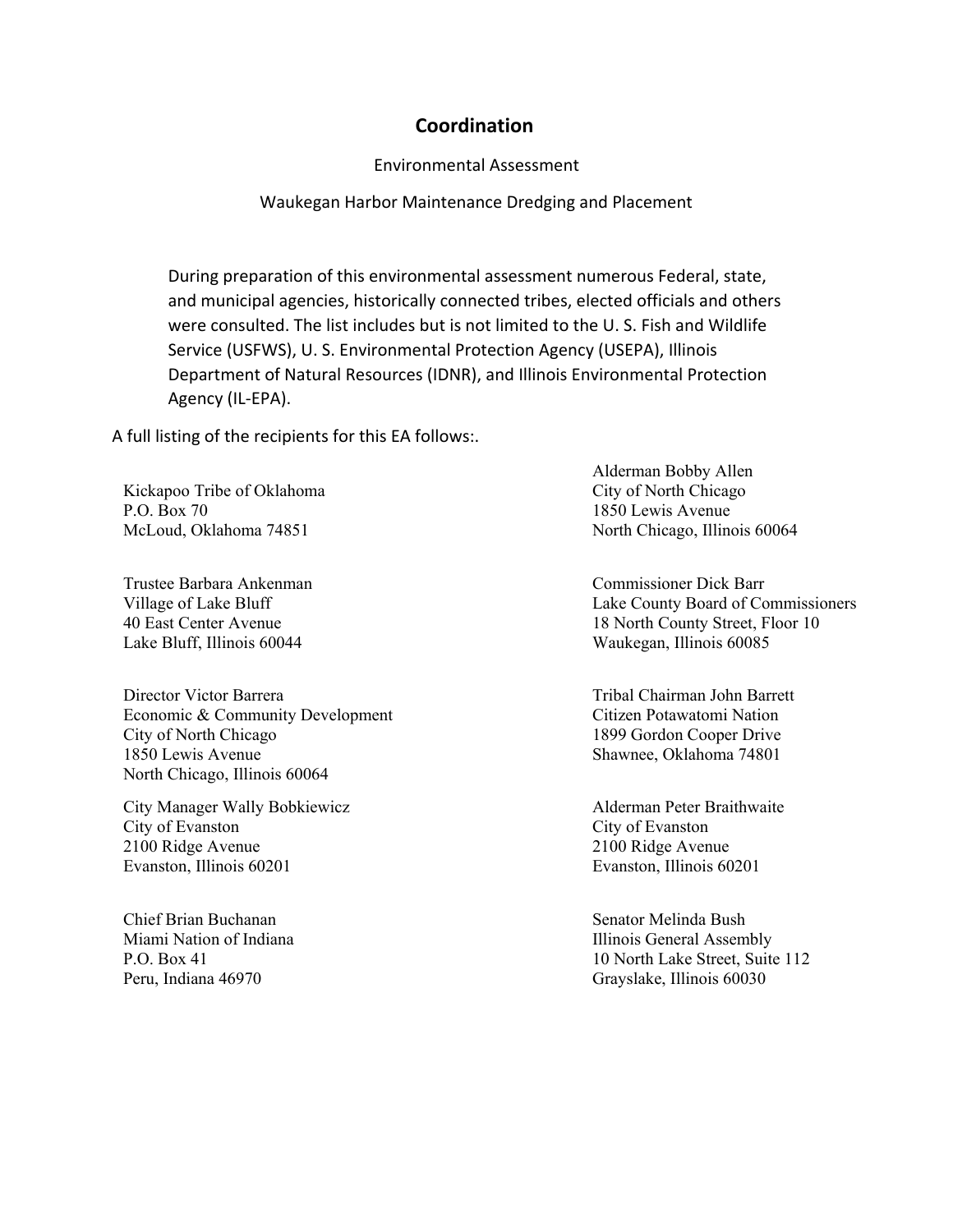Senator Melinda Bush Illinois General Assembly 121C Capitol Building Springfield, Illinois 62706

Director Colleen Callahan Illinois Department of Natural Resources James R Thompson Center 100 West Randolph Street Chicago, Illinois 60601

James Casey Illinois Department of Natural Resources 160 N. LaSalle St, Suite S-703 Coastal Management Program Chicago, Illinois 60601

Representative Kelly Cassidy Illinois General Assembly 263-S Stratton Office Building Springfield, Illinois 62706

Commissioner Jennifer Clark Lake County Board of Commissioners 18 North County Street, Floor 10 Waukegan, Illinois 60085

Mayor Sam Cunningham City of Waukegan 100 N. Martin Luther King, Jr. Avenue Waukegan, Illinois 60085

Commissioner Michael Danforth Lake County Board of Commissioners 18 North County Street, Floor 10 Waukegan, Illinois 60085

Representative Danny Davis U.S. House of Representatives 2159 Rayburn House Office Building Washington, DC 20515

Commissioner Adam Didech Lake County Board of Commissioners 18 North County Street, Floor 10 Waukegan, Illinois 60085

Director Colleen Callahan Illinois Department of Natural Resources One Natural Resources Way Springfield, Illinois 0

Commissioner Steve Carlson Lake County Board of Commissioners 18 North County Street, Floor 10 Waukegan, Illinois 60085

Representative Kelly Cassidy Illinois General Assembly 5533 North Broadway Chicago, Illinois 60640

Trustee Regis Charlot Village of Lake Bluff 40 East Center Avenue Lake Bluff, Illinois 60044

Exec. Director Kari Cowart Foss Park District 1730 Lewis Avenue North Chicago, Illinois 60064

Commissioner Mary Cunningham Lake County Board of Commissioners 18 North County Street, Floor 10 Waukegan, Illinois 60085

Tribal Chairman Ned Daniels Forest County Potawatomi Executive Council P.O. Box 340 Crandon, Wisconsin 54520

Representative Danny Davis U.S. Representative 2815 West 5th Avenue Chicago, Illinois 60612

Senator Tammy Duckworth U.S. Senator 1823-2nd Avenue Suite 2 Rock Island, Illinois 61201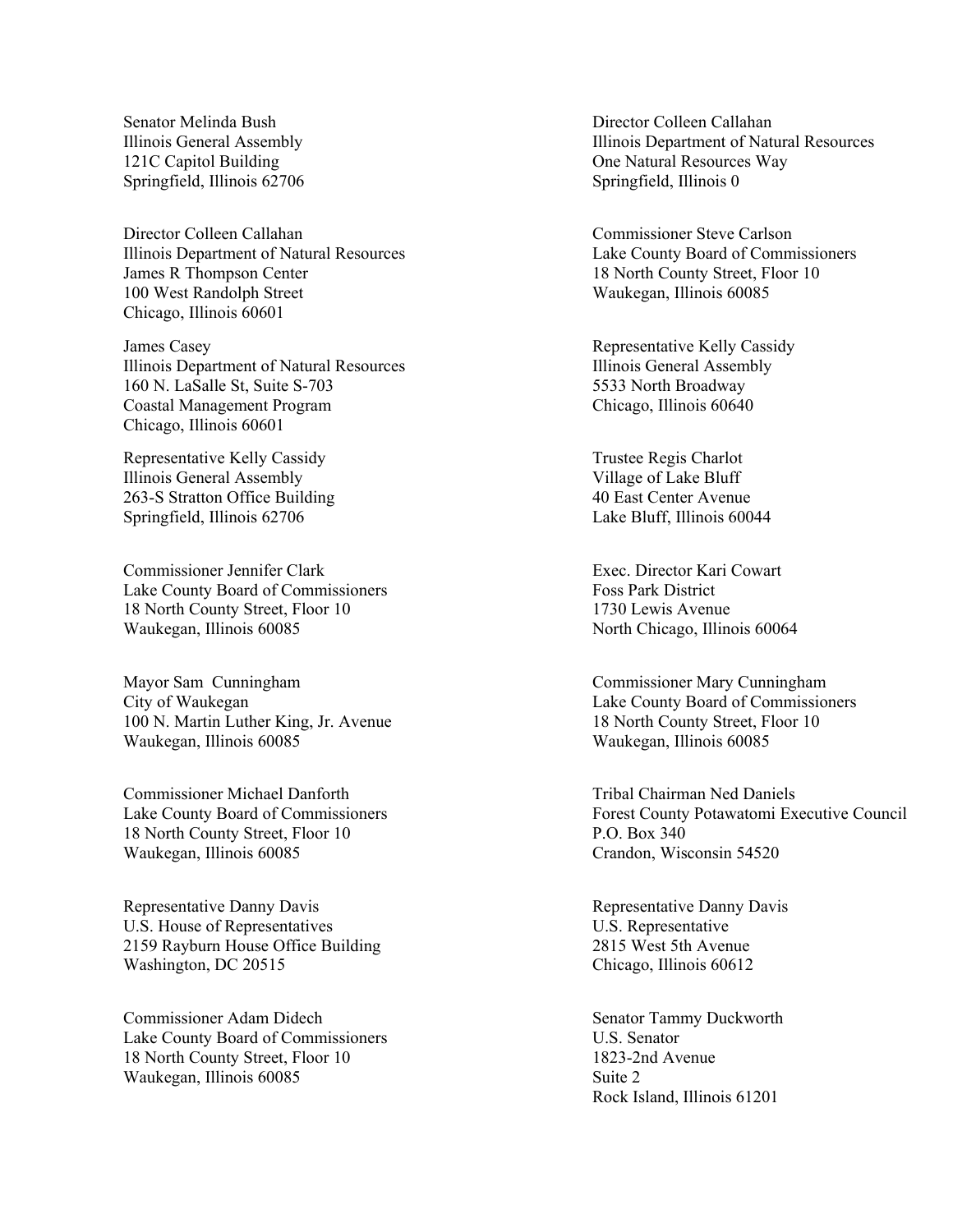Senator Tammy Duckworth U.S. Senator 23 Public Square Suite 460 Belleville, Illinois 62220

Senator Tammy Duckworth U.S. Senator 441 East Willow Street Carbondale, Illinois 62901

Senator Tammy Duckworth U.S. Senator 8 South Old State Capitol Plaza Springfield, Illinois 62701

Senator Richard Durbin U.S. Senator 230 South Dearborn Street, Suite 3892 Chicago, Illinois 60604

Senator Richard Durbin U.S. Senator 525 South 8th Street Springfield, Illinois 62703

Commissioner Bill Durkin Lake County Board of Commissioners 18 North County Street, Floor 10 Waukegan, Illinois 60085

Alderman Carl Evans City of North Chicago 1850 Lewis Avenue North Chicago, Illinois 60064

Senator Laura Fine Illinois General Assembly 1812 Waukegan Road, Suite A Glenview, Illinois 60025

Alderman Ernest Fisher City of North Chicago 1850 Lewis Avenue North Chicago, Illinois 60064

Senator Tammy Duckworth U.S. Senator 230 South Dearborn Street, Suite 3900 Chicago, Illinois 60604

Senator Tammy Duckworth U.S. Senator 524 Hart Senate Office Building Washington, DC 20510

Senator Richard Durbin U.S. Senator 1504 Third Avenue Suite 227 Rock Island, Illinois 61201

Senator Richard Durbin U.S. Senator 250 West Cherry Street Suite 115-D Carbondale, Illinois 62901

Senator Richard Durbin U.S. Senator 711 Hart Senate Office Building Washington, DC 20510

Estavio Elizondo Kickapoo Tribe of Texas 210 Chick Kazen Eagle Pass, Texas 78852

Park Superintendant Bob Feffer Illinois Beach State Park Lake Front - Park Office Zion, Illinois 60099

Senator Laura Fine Illinois General Assembly M115 Capitol Building Springfield, Illinois 62706

Alderman Judy Fiske City of Evanston 2100 Ridge Avenue Evanston, Illinois 60201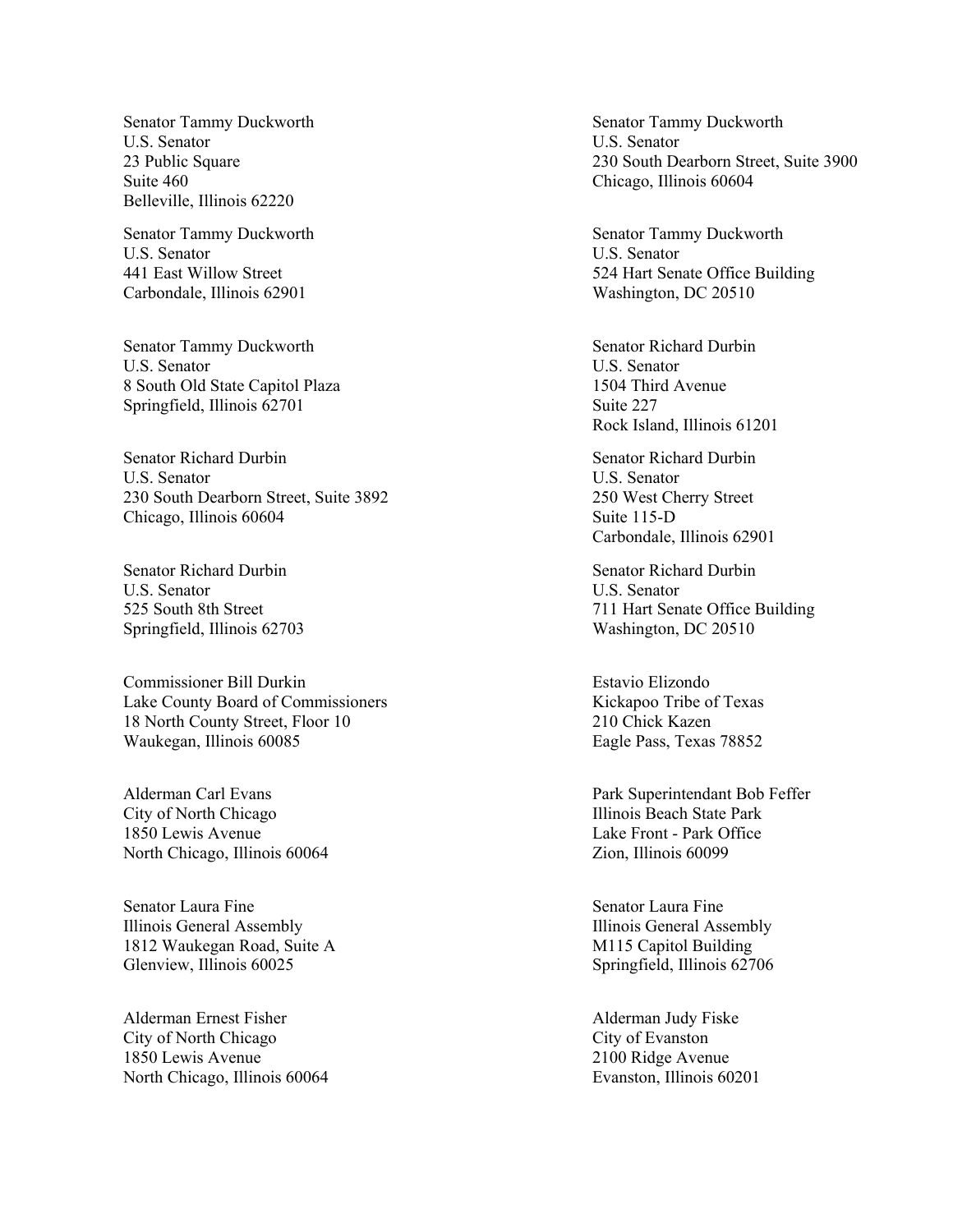Alderman Cicely Fleming City of Evanston 2100 Ridge Avenue Evanston, Illinois 60201

Commissioner Paul Frank Lake County Board of Commissioners 18 North County Street, Floor 10 Waukegan, Illinois 60085

Representative Robyn Gabel Illinois General Assembly 248-W Stratton Office Building Springfield, Illinois 62706

Representative Jennifer Gong-Gershowitz Illinois General Assembly 265-S Stratton Office Building Springfield, Illinois 62706

Mayor Stephen Hagerty City of Evanston 2100 Ridge Avenue Evanston, Illinois 60201

Commissioner Sandra Hart Lake County Board of Commissioners 18 North County Street, Floor 10 Waukegan, Illinois 60085

Commissioner Diane Hewitt Lake County Board of Commissioners 18 North County Street, Floor 10 Waukegan, Illinois 60085

Director John Kim Illinois Department of Environmental Protection James R Thompson Center 100 West Randolph Street Chicago, Illinois 60601

Village Manager Philip Kiraly Village of Glencoe 675 Village Court Glencoe, Illinois 60022

Alderman Lynn Florian City of Waukegan 100 N. Martin Luther King, Jr. Avenue Waukegan, Illinois 60085

Representative Robyn Gabel Illinois General Assembly 820 Davis Street, Suite 103 Evanston, Illinois 60201

Representative Jennifer Gong-Gershowitz Illinois General Assembly 1812 Waukegan Road, Suite B Glenview, Illinois 60025

Trustee Eric Grenier Village of Lake Bluff 40 East Center Avenue Lake Bluff, Illinois 60044

Trustee Joe Halwax Village of Glencoe 675 Village Court Glencoe, Illinois 60025

Director Lawrence Hemingway Parks, Recreation, & Community Services City of Evanston 2100 Ridge Avenue Evanston, Illinois 60201

Alderman Kathy January City of North Chicago 1850 Lewis Avenue North Chicago, Illinois 60064

Director John Kim Illinois Department of Environmental Protection 1021 North Grand Avenue East PO Box 19276 Springfield, Illinois 62794

Alderman Roudell Kirkwood City of Waukegan 100 N. Martin Luther King, Jr. Avenue Waukegan, Illinois 60085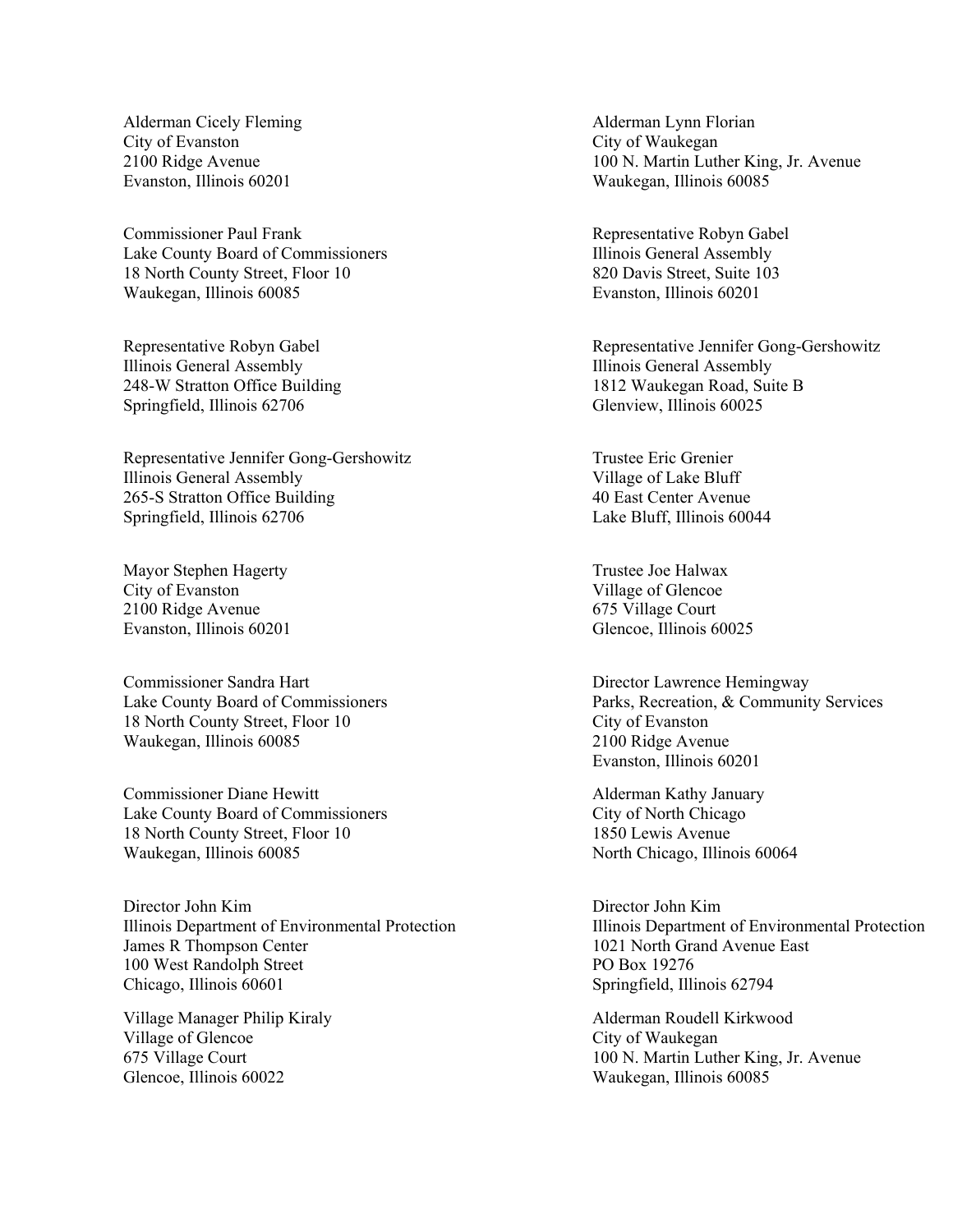Director Noelle Kischer-Lepper Department of Planning & Economic Development City of Waukegan 100 N. Martin Luther King, Jr. Avenue Waukegan, Illinois 60085

Chief Douglas Lankford Miami Tribe of Oklahoma P.O. Box 1326 Miami, Oklahoma 74355

Rachel Leibowitz Illinois Historic Preservation Agency THOMPSON CENTER? 100 West Randolph Street Chicago, Illinois 60601

Exec. Director Jay Lerner Waukegan Park District 1324 Golf Road Waukegan, Illinois 60087

Senator Terry Link Illinois General Assembly 100 South Greenleaf Street Gurnee, Illinois 60031

Trustee Gail Lissner Village of Glencoe 675 Village Court Glencoe, Illinois 60026

Commissioner Ann Maine Lake County Board of Commissioners 19 North County Street, Floor 10 Waukegan, Illinois 60085

Alderman Tottance Markham City of North Chicago 1850 Lewis Avenue North Chicago, Illinois 60064

Representative Joyce Mason Illinois General Assembly 36100 Brookside Drive, Suites LL 60 Gurnee, Illinois 60031

Commissioner Angelo Kyle Lake County Board of Commissioners 18 North County Street, Floor 10 Waukegan, Illinois 60085

Rachel Leibowitz Illinois Historic Preservation Agency 1 Old State Capitol Plaza Springfield, Illinois 62706

Rachel Leibowitz State Historic Preservation Agency 1 Old State Capitol Plaza Springfield Illinois, 62701

Trustee Lawrence Levin Village of Glencoe 675 Village Court Glencoe, Illinois 60024

Senator Terry Link Illinois General Assembly 321 Capitol Building Springfield, Illinois 62706

Superintendent of Parks Scott MacLean Waukegan Park District 1324 Golf Road Waukegan, Illinois 60087

Trustee Joy Markee Village of Lake Bluff 40 East Center Avenue Lake Bluff, Illinois 60044

Commissioner Judy Martini Lake County Board of Commissioners 18 North County Street, Floor 10 Waukegan, Illinois 60085

Representative Joyce Mason Illinois General Assembly 247-E Stratton Office Building Springfield, Illinois 62706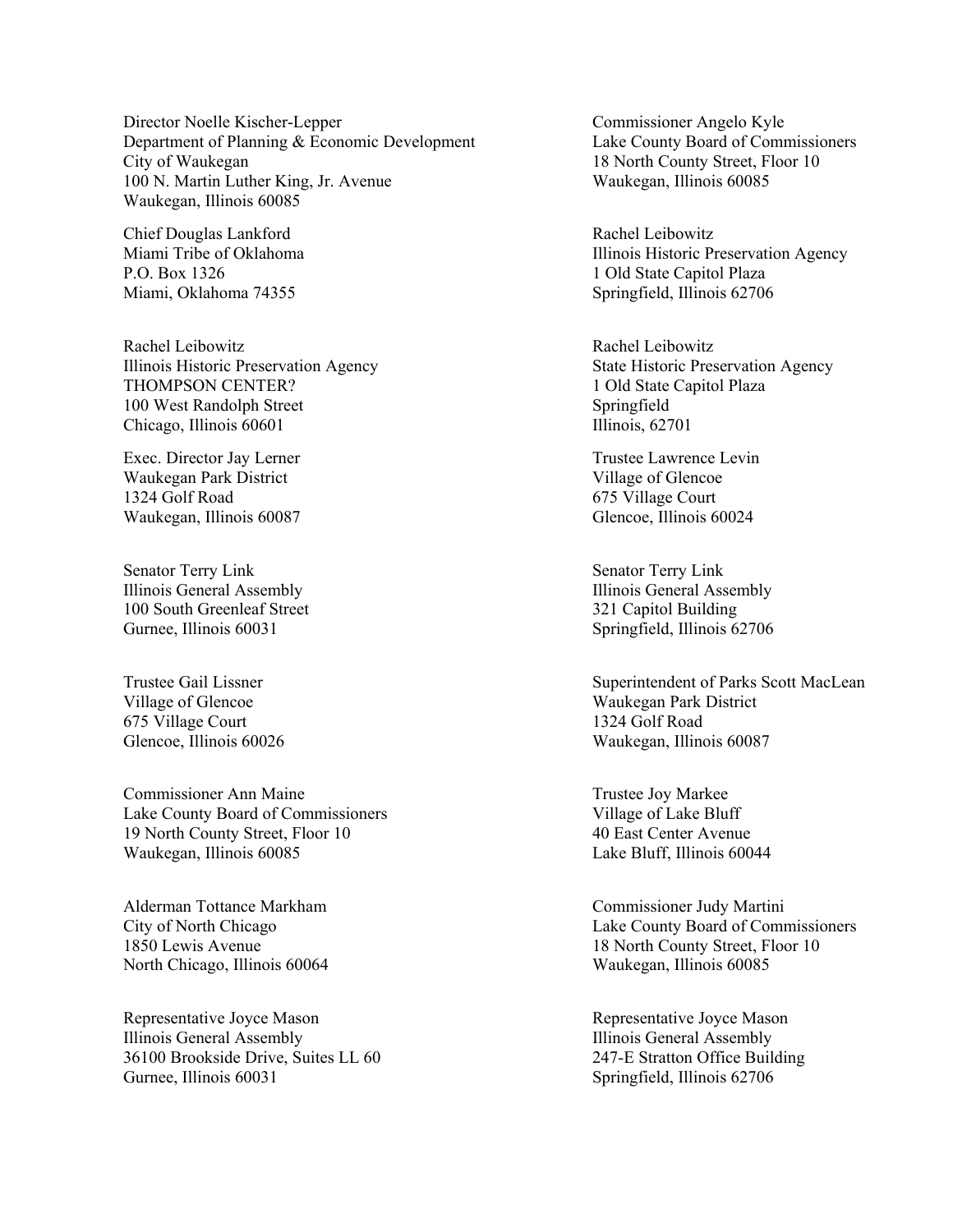Alderman Bonny Mayfield City of North Chicago 1850 Lewis Avenue North Chicago, Illinois 60064

Representative Rita Mayfield Illinois General Assembly 243-E Stratton Office Building Springfield, Illinois 62706

Trustee William Meyer Village of Lake Bluff 40 East Center Avenue Lake Bluff, Illinois 60044

Trustee Barbara Miller Village of Glencoe 675 Village Court Glencoe, Illinois 60027

Representative Bob Morgan Illinois General Assembly 425 Sheridan Road Highwood, Illinois 60040

Senator Julie Morrison Illinois General Assembly 700 Osterman Avenue Suite 3 Deerfield, Illinois 60015

Trustee Peter Mulvaney Village of Glencoe 675 Village Court Glencoe, Illinois 60028

President Kathleen O'Hara Village of Lake Bluff 40 East Center Avenue Lake Bluff, Illinois 60044

Commissioner Linda Pedersen Lake County Board of Commissioners 18 North County Street, Floor 10 Waukegan, Illinois 60085

Representative Rita Mayfield Illinois General Assembly 120 South Genesee Street Waukegan, Illinois 60085

Kenneth Meshigaud Hannahville Potawatomi Tribal Council N 14911 Hannahville Road Wilson, Michigan 49896

Village Clerk Megan Michael Village of Lake Bluff 40 East Center Avenue Lake Bluff, Illinois 60044

Alderman Greg Moisio City of Waukegan 100 N. Martin Luther King, Jr. Avenue Waukegan, Illinois 60085

Representative Bob Morgan Illinois General Assembly 280-S Stratton Office Building Springfield, Illinois 62706

Senator Julie Morrison Illinois General Assembly M115 Capitol Building Springfield, Illinois 62706

Alderman Edith Newsom City of Waukegan 100 N. Martin Luther King, Jr. Avenue Waukegan, Illinois 60085

Commissioner Brent Paxton Lake County Board of Commissioners 18 North County Street, Floor 10 Waukegan Illinois, 60085 4

Govenor J.B. Pritzker Governor of Illinois James R Thompson Center 100 West Randolph St., # 16-100 Chicago, Illinois 60601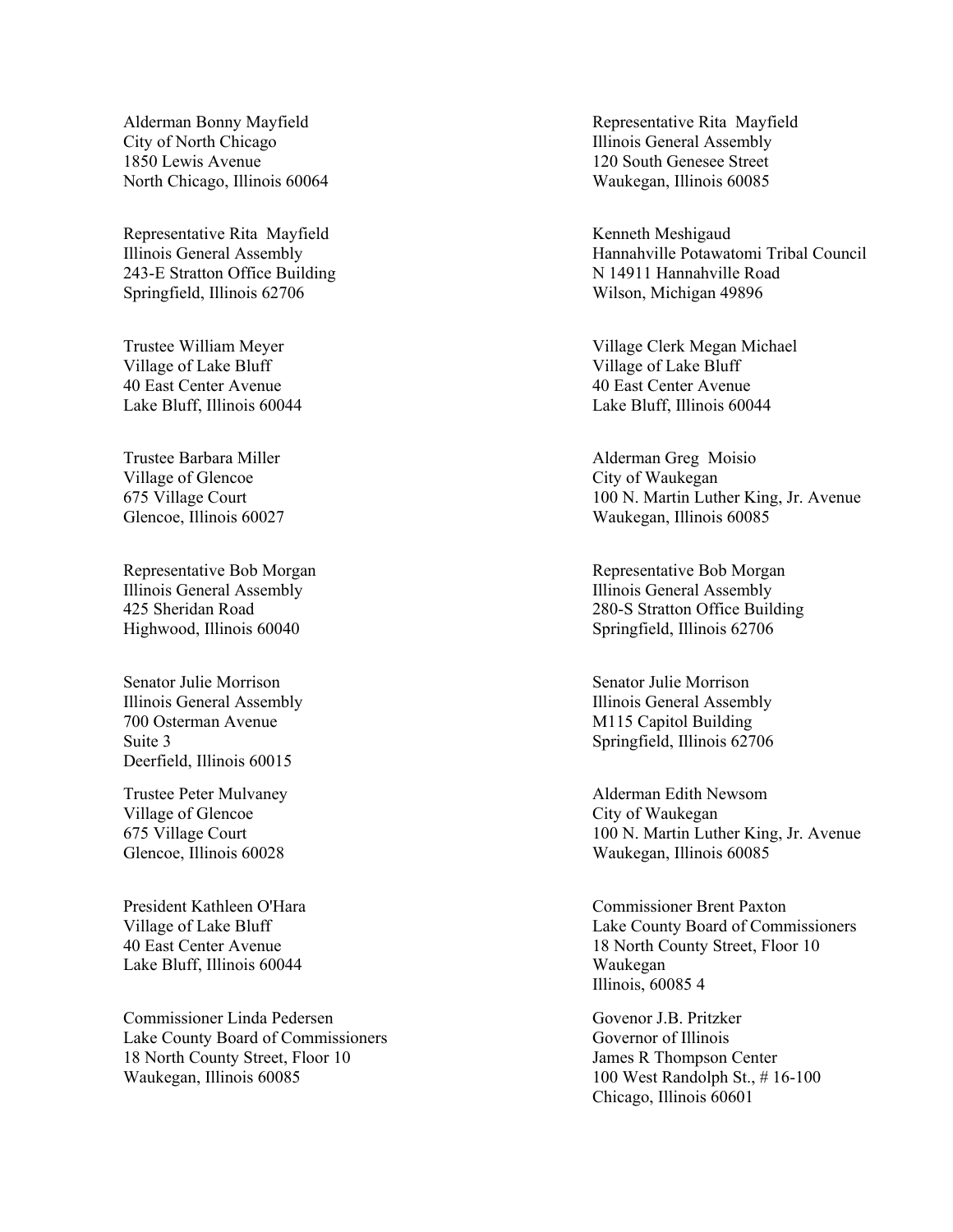Govenor J.B. Pritzker Governor of Illinois 207 State House Springfield, Illinois 62706

Chairman Lester Randall Kickapoo of Kansas 1107 Goldfinch Road Horton, Kansas 66439

Alderman Eleanor Revelle City of Evanston 2100 Ridge Avenue Evanston, Illinois 60201

Mayor Leon Rockingham City of North Chicago 1850 Lewis Avenue North Chicago, Illinois 60064

Commissioner Mike Rummel Lake County Board of Commissioners 18 North County Street, Floor 10 Waukegan, Illinois 60085

Tribal Chairman Joseph Rupnick Prairie Band Potawatomi Tribal Council 16281 Q. Road Mayetta, Kansas 66509

Representative Jan Schakowsky U.S. House of Representatives 2367 Rayburn House Office Building Washington DC, 20515

Representative Jan Schakowsky U.S. Representative 820 Davis Street, Suite 105 Evanston, Illinois 60201

Representative Bradley Schneider U.S. House of Representatives 1432 Longworth House Office Building Washington, DC 20515

Alderman Ann Rainey City of Evanston 2100 Ridge Avenue Evanston, Illinois 60201

City Clerk Devon Reid City of Evanston 2100 Ridge Avenue Evanston, Illinois 60201

Alderman Felix Rivera City of Waukegan 100 N. Martin Luther King, Jr. Avenue Waukegan, Illinois 60085

Trustee Gary Ruben Village of Glencoe 675 Village Court Glencoe, Illinois 60029

Alderman Bob Runnels City of North Chicago 1850 Lewis Avenue North Chicago, Illinois 60064

Exec. Director Ron Salski Lake Bluff Park District 355 West Washington Avenue Lake Bluff, Illinois 60044

Representative Jan Schakowsky U.S. Representative 1852 John Drive Glenview, Illinois 60025

Representative Jan Schakowsky U.S. Representative 5533 North Broadway Chicago, Illinois 60640

Representative Bradley Schneider U.S. Representative 111 Barclay Blvd Suite 200 Lincolnshire, Illinois 60069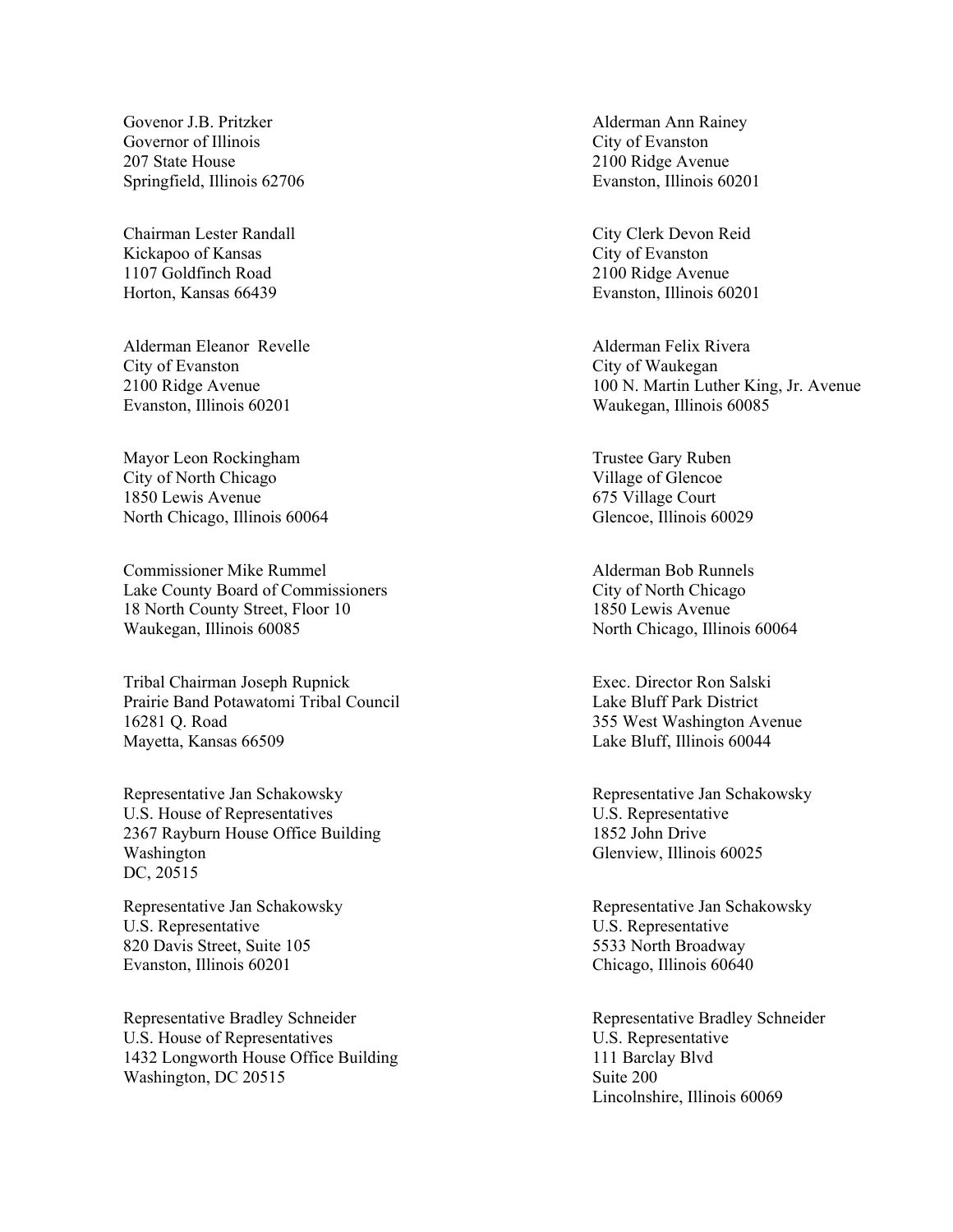Representative Bradley Schneider U.S. Representative 433 East Washington Street Round Lake Park, Illinois 60073

Alderman Patrick Seger City of Waukegan 100 N. Martin Luther King, Jr. Avenue Waukegan, Illinois 60085

Tribal Vice-chair Brenda Shopodock Forest County Potawatomi Executive Council P.O. Box 340 Crandon, Wisconsin 54520

Commissioner Julie Simpson Lake County Board of Commissioners 18 North County Street, Floor 10 Waukegan, Illinois 60085

Senator Heather Steans Illinois General Assembly 5533 North Broadway Chicago, Illinois 60640

Tribal Chairman Jamie Stuck Nottawaseppi Huron Band of the Potawatomi 2221 One-and-a-half Mile Road Fulton, Michigan 49052

Commissioner Larry Suffredin Cook County Board of Commissioners 820 Davis Street, Suite 104 Evanston, Illinois 60201

Assistant Village Manager Sharon Tanner Village of Glencoe 675 Village Court Glencoe, Illinois 60023

Commissioner Craig Taylor Lake County Board of Commissioners 18 North County Street, Floor 10 Waukegan, Illinois 60085

Representative Bradley Schneider U.S. Representative 100 North Martin Luther King, Jr. Avenue Waukegan, Illinois 60085

Exec. Director Lisa Sheppard Glencoe Park District 999 Green Bay Rd. Glencoe, Illinois 60022

Alderman Robin Simmons City of Evanston 2100 Ridge Avenue Evanston, Illinois 60201

Alderman Sylvia Sims Bolton City of Waukegan 100 N. Martin Luther King, Jr. Avenue Waukegan, Illinois 60085

Senator Heather Steans Illinois General Assembly 627 I Capitol Building Springfield, Illinois 62706

Alderman Thomas Suffredin City of Evanston 2100 Ridge Avenue Evanston, Illinois 60201

Commissioner Larry Suffredin Cook County Board of Commissioners 118 North Clark Street, Rm 567 Chicago, Illinois 60602

Alderman Ann Taylor City of Waukegan 100 N. Martin Luther King, Jr. Avenue Waukegan, Illinois 60085

Diane Tecic IL Department of Natural Resources 160 N. LaSalle St, Suite s-703 Chicago, Illinois 60601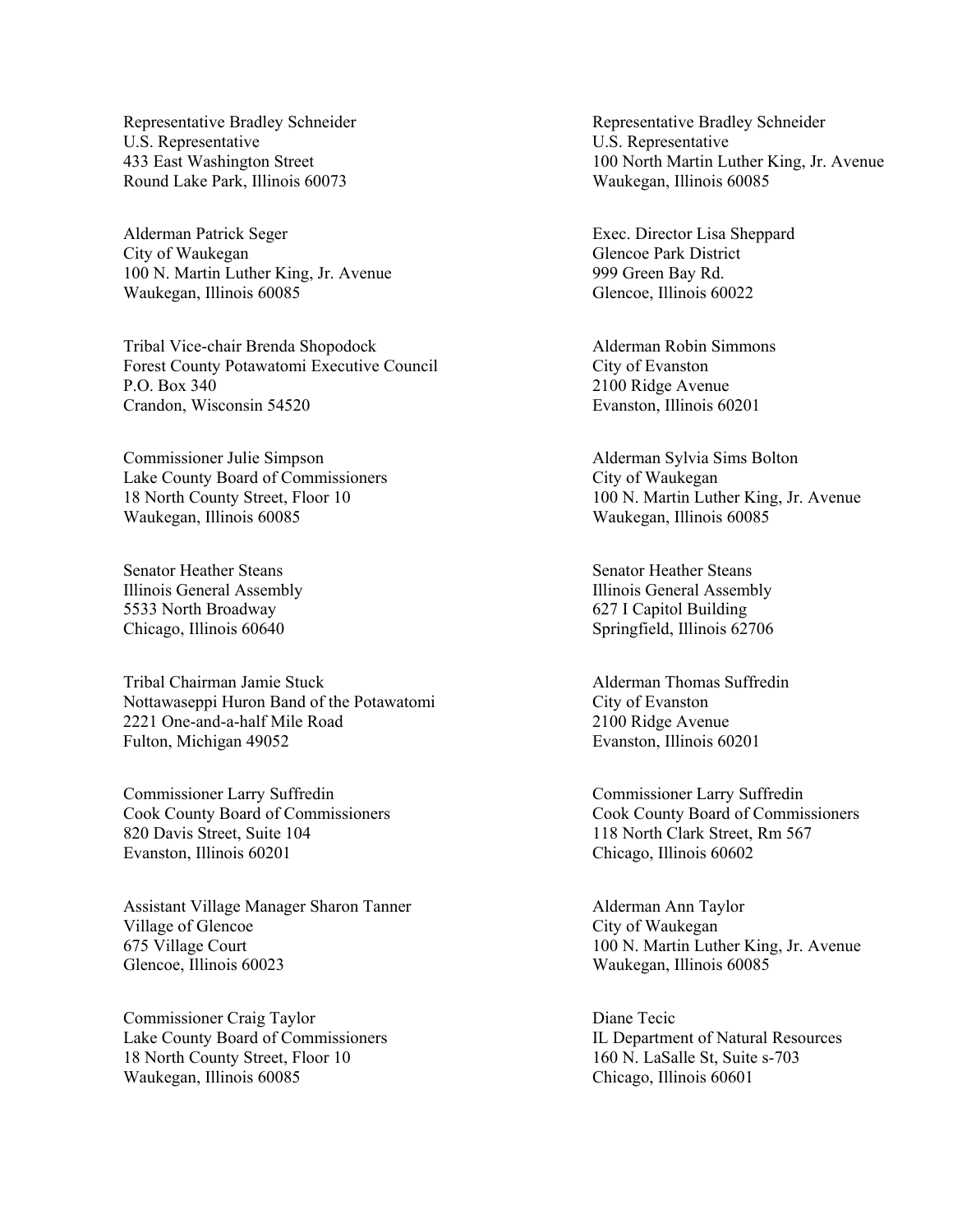Trustee Aaron Towle Village of Lake Bluff 40 East Center Avenue Lake Bluff, Illinois 60044

Commissioner Jessica Vealitzek Lake County Board of Commissioners 18 North County Street, Floor 10 Waukegan, Illinois 60085

Chairman John Warren Pokagon Band of Potawatomi Indians 58620 Sink Road, P.O. Box 180 Dowagiac, Michigan 49047

Chief of Staff Deb Waszak City of North Chicago 1850 Lewis Avenue North Chicago, Illinois 60064

Alderman Donald Wilson City of Evanston 2100 Ridge Avenue Evanston, Illinois 60201

Park Supervisor Illinois Beach State Park 1 Lake Front Dr. Zion, Illinois 60099

Bill Soucie Central Lake County Joint Action Water Agency 200 Rockland Road Lake Bluff, Illinois 60044

Reference Librarian Evanston North Branch Library 2026 Central St Evanston, Illinois 60201

Reference Librarian Evanston Public Library South Branch 900 Chicago Ave, Suite 102 Evanston, Illinois 60202

Alderman Keith Turner City of Waukegan 100 N. Martin Luther King, Jr. Avenue Waukegan, Illinois 60085

Trustee Jonathan Vree Village of Glencoe 675 Village Court Glencoe, Illinois 60030

Commissioner John Wasik Lake County Board of Commissioners 18 North County Street, Floor 10 Waukegan, Illinois 60085

Commissioner Terry Wilke Lake County Board of Commissioners 18 North County Street, Floor 10 Waukegan, Illinois 60085

Alderman Melissa Wynne City of Evanston 2100 Ridge Avenue Evanston, Illinois 60201

Kickapoo Tribe of Oklahoma P.O. Box 70 McLoud, Oklahoma 74851

Village Administrator Drew Irvin Village of Lake Bluff 40 East Center Avenue Lake Bluff, Illinois 60044

Reference Librarian Evanston Public Library 1703 Orrington Ave Evanston, Illinois 60201

Reference Librarian Lake Bluff Public Library 123 E Scranton Ave Lake Bluff, Illinois 60044